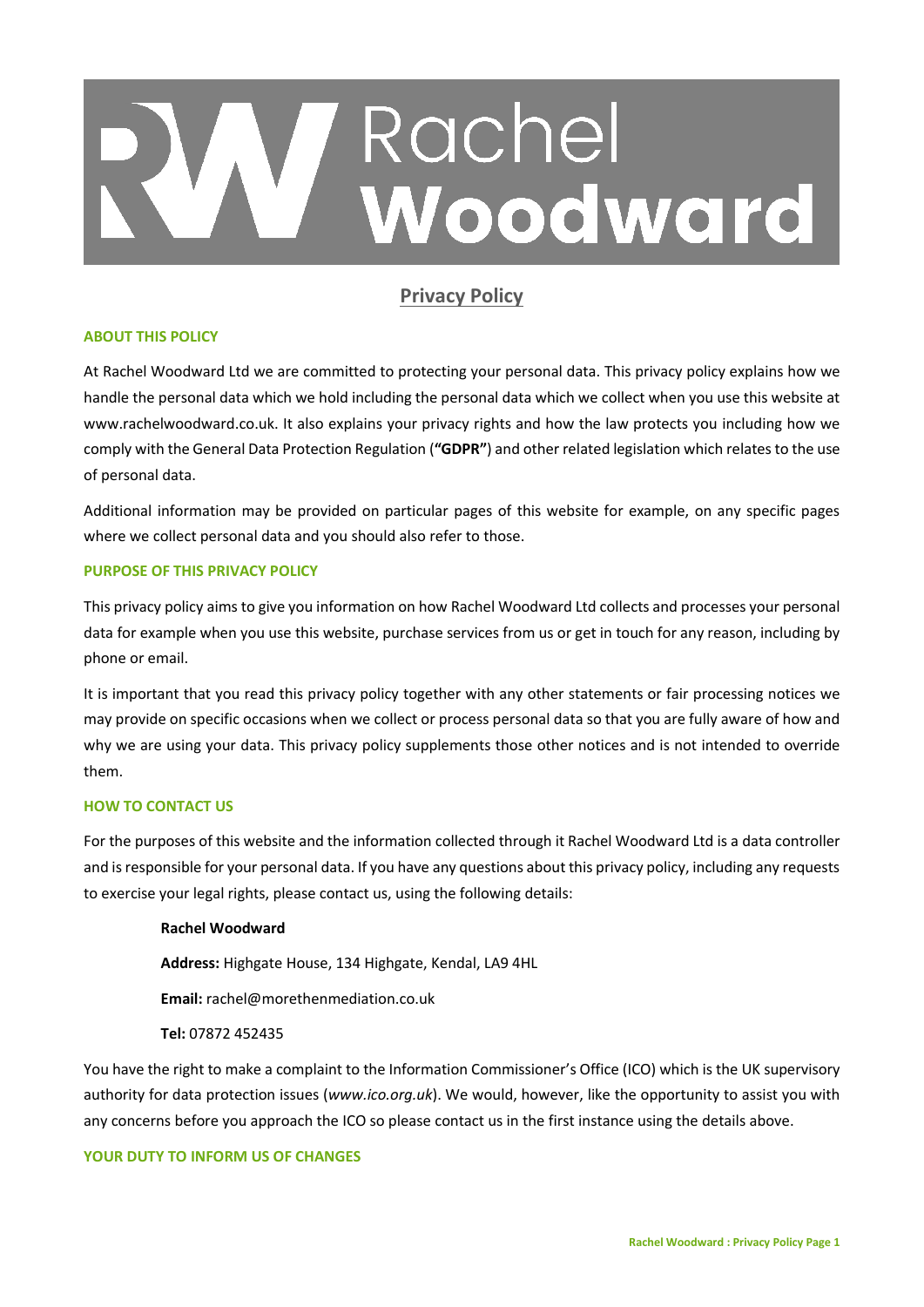It is important that the personal data we hold about you is accurate and current. Please keep us informed if your personal data changes during your relationship with us.

If you provide us with information about any other person, for example any other individuals within your organisation or your business partners, then you must ensure that you have their consent to pass those details to us and for us to use those details in accordance with this privacy policy. You should also make sure that you bring this policy to their attention.

# **THIRD-PARTY LINKS**

This website may include links to third-party websites, plug-ins and applications. For example, we provide links to our social media pages. Clicking on those links or enabling those connections may allow third parties to collect or share data about you. We do not control these third-party websites and are not responsible for their privacy policies. You should read any policies and other statements on such websites carefully.

#### **THE DATA WE COLLECT ABOUT YOU**

Personal data means any information about an individual from which that person can be identified. It does not include data which has been anonymised such that a person's identity is removed.

We may collect, use, store and transfer different kinds of personal data. The majority of personal data which we use is provided to us and used by us in the context of our business operations and the business operations of our customers, suppliers and other contacts. However, we may use personal data belonging to participants, for example if you are a participant on a personality type indicator course. The categories of person data which we use include:

- **Identity and Contact Data** such as names, titles and other identifiers together with personal or business address, email address and telephone numbers.
- **Technical Data** including internet protocol (IP) address, your login data, browser type and version, time zone setting and location, browser plug-in types and versions, operating system and platform and other technology on the devices you use to access this website. This may also include information about how you use our website and our services.
- **Marketing and Communications Data** includes preferences in receiving marketing from us.

#### **IF YOU FAIL TO PROVIDE PERSONAL DATA**

Where we need to collect personal data by law, under the terms of a contract we have with the organisation you represent or for another lawful reason and you fail to provide that data, we may not be able to fully perform our obligations in accordance with our contract, provide you with the information you require or otherwise properly deal with your request.

#### **HOW IS YOUR PERSONAL DATA COLLECTED?**

Most of the personal data which we hold is collected directly through the website, for example if you provide certain identity information when you complete the enquiry form on our "Connect" page. We may also collect your personal data over the phone or via email.

Some of the technical data which we collect may be collected automatically as you interact with our website, for example via the use of cookies and similar technologies.

#### **PURPOSES FOR WHICH WE USE YOUR PERSONAL DATA**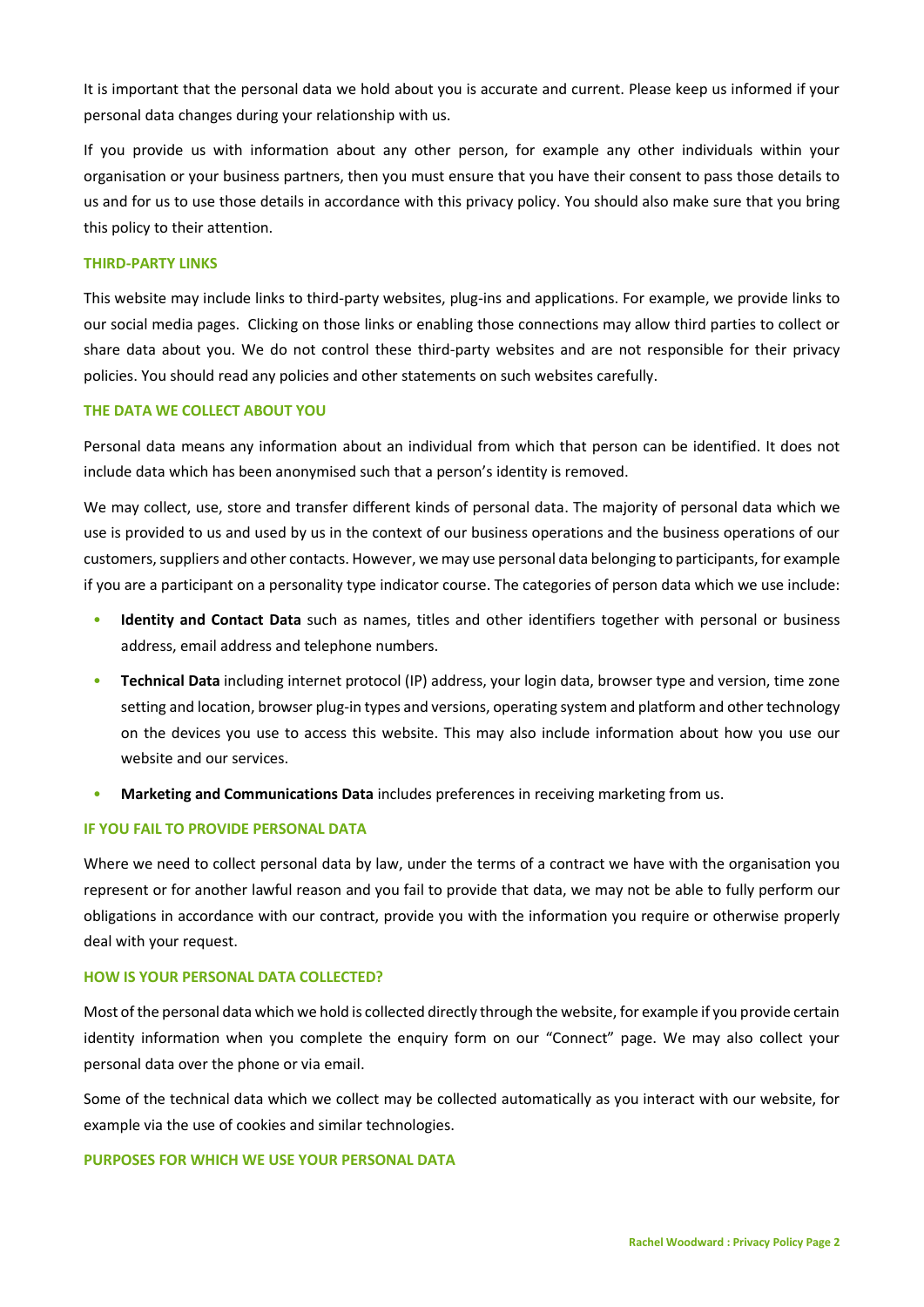We will only use your personal data when the law allows us to. The information below explain the purposes for which we use different categories of personal data and the legal basis or bases which we believe applies to those uses. We may process your personal data for more than one lawful basis depending on the specific purpose for which we are using your data.

#### *Providing services*

We may process your identity and contact data where you, or the business you represent is a client of Rachel Woodward Ltd, to contact you and to liaise with you in order to provide our services to you. We may also process your data to deal with ancillary matters such as sending invoices. We process your personal data in this way (where we contract with you as an individual) on the basis that it is necessary for the performance of the relevant contract that you have entered into with us, or it is necessary to take steps you have asked us to take prior to entering into a contract. Where we otherwise contract with the business entity you represent, we process your personal data as it is necessary for our legitimate interests in providing our services.

#### *Administration of our website*

We may process your identity and contact data and technical data, for the purposes of administering and operating this website. This may include troubleshooting, data analysis, testing, system maintenance and support. This helps us to continually improve this website and the services we can offer. We process your data in this way on the basis that this is necessary for our legitimate interests in managing, administering and improving this website and our services. This may also be necessary to comply with legal obligations.

#### *Responding to enquiries*

If you contact us with a message or enquiry (for example through our "Connect" page) or if you want to speak to us, we will use your identity and contact data in order to respond to you. Processing your data in this way is necessary for our legitimate interests in the operation of our business, in order to provide our client service to you.

#### *Providing information about our services*

We may from time to time contact you with marketing communications such as to tell you about other services we offer which we think may interest you. To do this we will use your identity and contact data, and may also use your technical, and marketing and communications data. We process your data in this way as it is necessary for our legitimate interests to develop, market and promote our services. Further information about our marketing activities can be found below.

#### **MARKETING AND PROMOTIONS**

From time to time we may use your data including identity and contact data, technical data and marketing and communications data, to contact you with information about our services. You will receive marketing communications from us if you have agreed to be included on our marketing database or in some cases where the organisation which you represent has purchased services from us.

#### **CHANGE OF PURPOSE**

We will only use your personal data for the purposes for which we collected it, unless we reasonably consider that we need to use it for another reason and that reason is compatible with the original purpose. If we need to use your personal data for an unrelated purpose, we will notify you and we will explain the legal basis which allows us to do so. Please also note that we may process your personal data without your knowledge or consent, in compliance with the above rules, where this is required or permitted by law.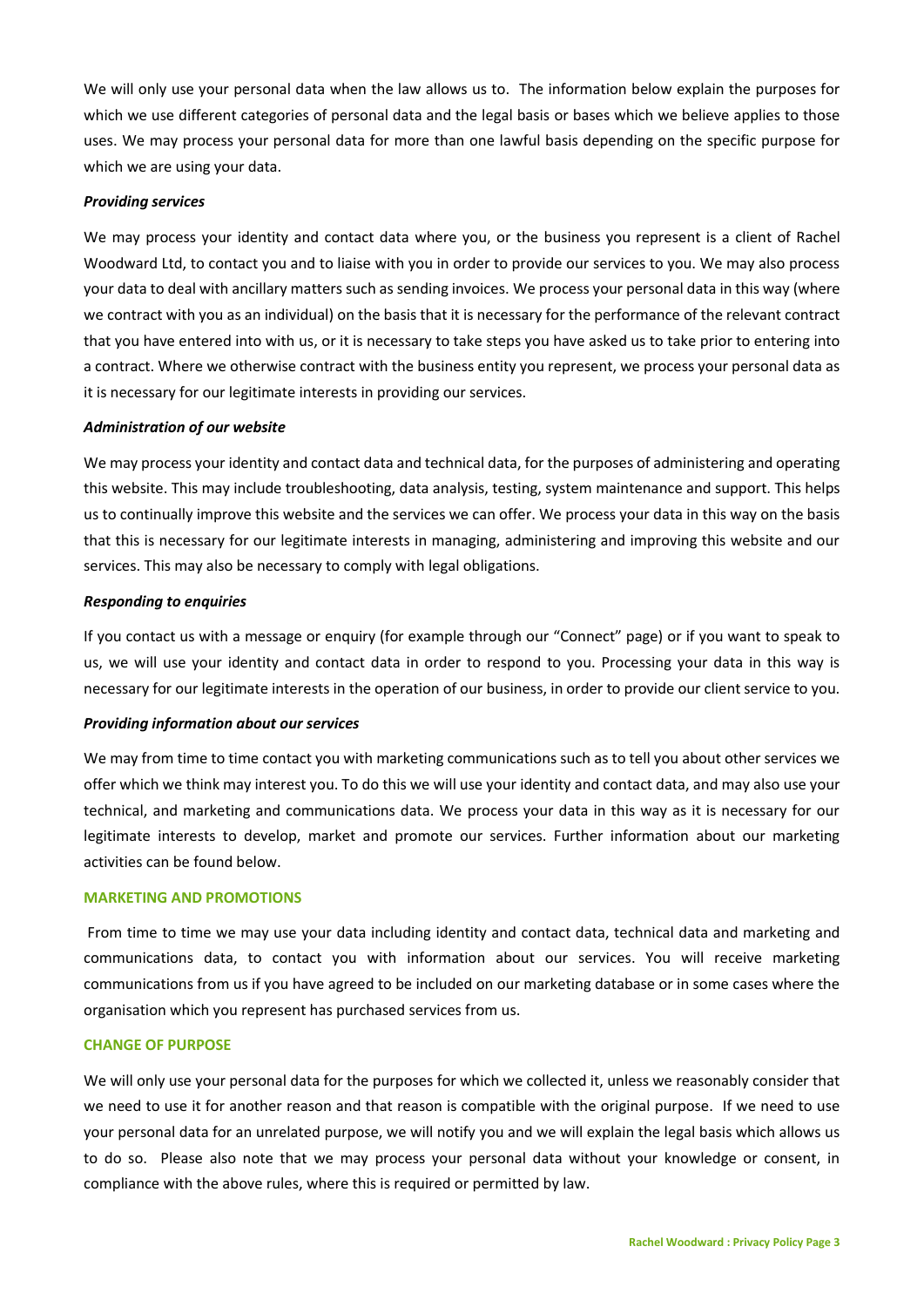If you would like further information about how we use personal data and the purpose which we might use it for, please contact us.

#### **DATA SECURITY**

We take reasonable technical and organisational precautions and security measures to prevent your personal data from being accidentally lost, used or accessed in an unauthorised way, altered or disclosed. We also limit access to your personal data to those employees, contractors and other third parties who have a business need to know it. They will only process your personal data on our instructions and they are subject to a duty of confidentiality.

We have put in place procedures to deal with any suspected personal data breach and will notify you and any applicable regulator of a breach where we are legally required to do so.

#### **TRANSFERS OF DATA OUTSIDE THE EU**

Your personal data is not generally transferred outside of the EU, however as part of our use of online providers, such as Dropbox for document storage, your personal data may be electronically transferred and stored by online providers who operate from countries outside of the EU, including the US. Whenever we transfer your personal data out of the EU, we ensure that a similar degree of protection is afforded to it by ensuring that at least one of the safeguards permitted by law is in place. For example, in relation to transfers to the US, the U.S. Department of Commerce operates the Privacy Shield which is deemed by the European Commission to be an adequate mechanism to enable data transfers. Dropbox is self-certified under the Privacy Shield program, and therefore as a participant it is required to provide certain standards of protection to personal data shared between Europe and the US.

# **DATA RETENTION**

We will only retain your personal data for as long as necessary to fulfil the purposes we collected it for, including for the purposes of satisfying any legal, accounting or reporting requirements.

To determine the appropriate retention period for personal data, we consider the amount, nature, and sensitivity of the personal data, the potential risk of harm from unauthorised use or disclosure of your personal data, the purposes for which we process your personal data and whether we can achieve those purposes through other means, and the applicable legal requirements.

In some circumstances, we may anonymise personal data (so that it can no longer be associated with you) for research or statistical purposes in which case we may use this information indefinitely without further policy to you.

#### **YOUR LEGAL RIGHTS**

Under certain circumstances, you have rights under data protection laws in relation to your personal data. Those rights are listed below. Please contact us if you would like to exercise any of them. You have the right to:

- **Request access** to your personal data (a "data subject access request"). This means you can receive a copy of the personal data we hold about you and to check that we are lawfully processing it.
- **Request correction** of your personal data: This enables you to have any incomplete or inaccurate data we hold about you corrected, though we may need to verify the accuracy of the new data you provide to us.
- **Request erasure of your personal data.** You can ask us to remove personal data where there is no good reason for us continuing to process it. You also have this right where you have successfully exercised your right to